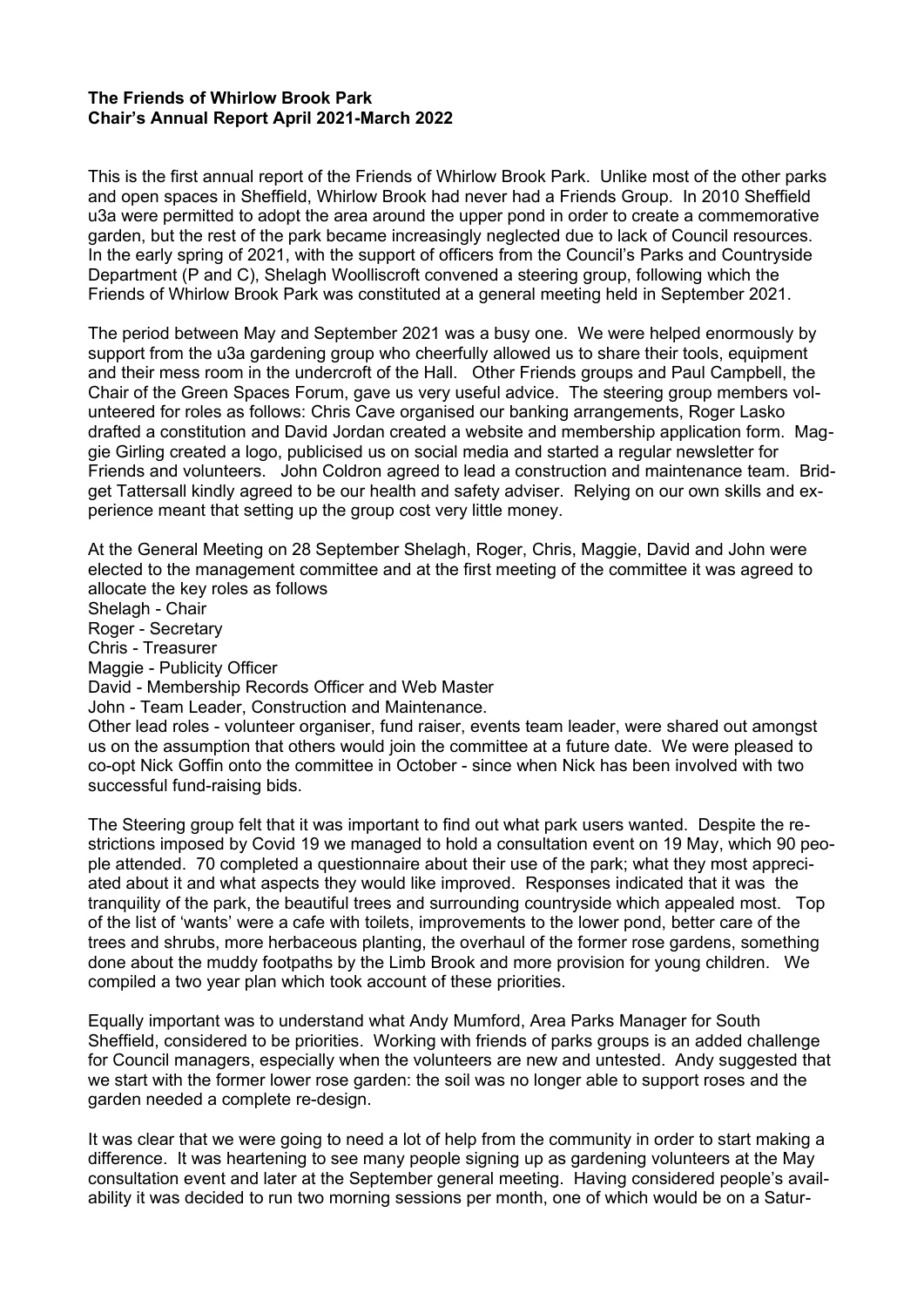day. The first session was held on Wednesday 26 May and after a short health and safety briefing by Ranger Graham Lister the volunteers started weeding and clearing debris. Clearing the former rose garden ( now called the sunken garden) took many sessions. Enormous quantities of bramble, nettle and other weeds were cleared and much pruning undertaken. Two over-large conifers were removed to allow more light in and others were crown-lifted. The nine small beds were reduced to two large symmetrical ones. Andy Mumford put together a planting plan based on our ideas for a scented garden and ordered the plants for us which avoided our having to pay VAT. The Hallamshire branch of the Soroptimists gave a very generous donation which enabled five new trees to be planted and another donor gave a handsome sum which paid for the central beds. Planting took place in March and April 2022, with a generous application of bark mulch keeping the weeds down. Overall nearly 200 plants have been put in and P and C's gardening team have reseeded the grass. We look forward to completing the garden as funds permit.

Other activity during the year included removing Himalayan balsam from the Limb Brook; clearing the young children's play area including repainting the maze; clearing the margins of the lower pond (a joint exercise with Abbeydale Rotary and the Su3A gardening team); hard pruning a huge bank of cornus; and planting 3000 spring bulbs. In addition, John Coldron's construction and maintenance team conducted a survey of the paving and stone work. The walls at the foot of the steps leading to the sunken garden were rebuilt to accommodate the new junipers and some of the steps relaid.

The work of the group has been helped by many other organisations and individuals. Local councillors have been very supportive and Colin Ross kindly chaired both the inaugural General Meeting and the Climate Change launch (see below). Maggie contacted the University, with the result that most gardening sessions are now attended by students whose energy and strength are much appreciated! Ranger Grahame Lister helped the construction team to replace the dilapidated fence by the top car park with a new post and rail fence. The Tree Council gave us a grant for a copper beech hedge to run along the inside of the fence and also paid for two silver birch trees in the sunken garden. The South West Sheffield People Keeping Well Partnership gave a grant towards a multi tool for sanding the benches, and a much needed hose-pipe with a wheeled cart. Dore Moor Garden Centre generously donated many perennial plants which have been incorporated into the horseshoe border near the play area. Vine Hotels have kindly allowed the management Committee to meet at the Hall and have given a grant towards the restoration and upkeep of the area around the Hall. We hope this will be an annual donation!

We are not short of ideas to make the park more interesting and attractive. We met with tree manager Jerry Gunton who agreed to help us to create a tree trail; and with Denise Devoto of the new SW Local Area Committee to consider a compost making education project. We will need to apply for Ward pot funding for both these projects. On a warm sunny day in April 2022 an Easter Egg trail attracted a large number of families. This event was sponsored by the Coop who kindly donated the prizes of Cadbury's creme eggs. The attractive (and reusable) egg signs were painted by Nether Edge Art Group. Visitors also consumed large quantities of Hope Valley ice-cream, which gave rise to a plan to set up Ice Cream Sundays during the summer.

Our major project, which was launched on 12 March 2022, is concerned with tackling the effects of climate change. During the autumn of 2021, with enormous help from environmentalist Professor Ian Rotherham and his colleague in the South Yorkshire Bio-diversity group, Christine Handley, we successfully bid for a grant of £8,500 from the Lottery Community Fund's 'Together for our Planet' initiative. Olivia Blake MP kindly agreed to be our keynote speaker at the launch event on 12 March 2022. This project involves the local community and others in learning about and surveying all aspects of bio-diversity in the Park - to create a base line against which we can plot future change. It will give us the basis of a master plan for the next 10 years. An associated donation from Bluebell Energy allowed us to purchase a weather station.

Two other initiatives have a bearing on this project: a series of flood alleviation measures being installed in the catchment of the Limb Brook above the park (we learned about this from Leo Ingvorsen and Dr Kevin Spence at the launch); and the replacement of the larch plantation, which